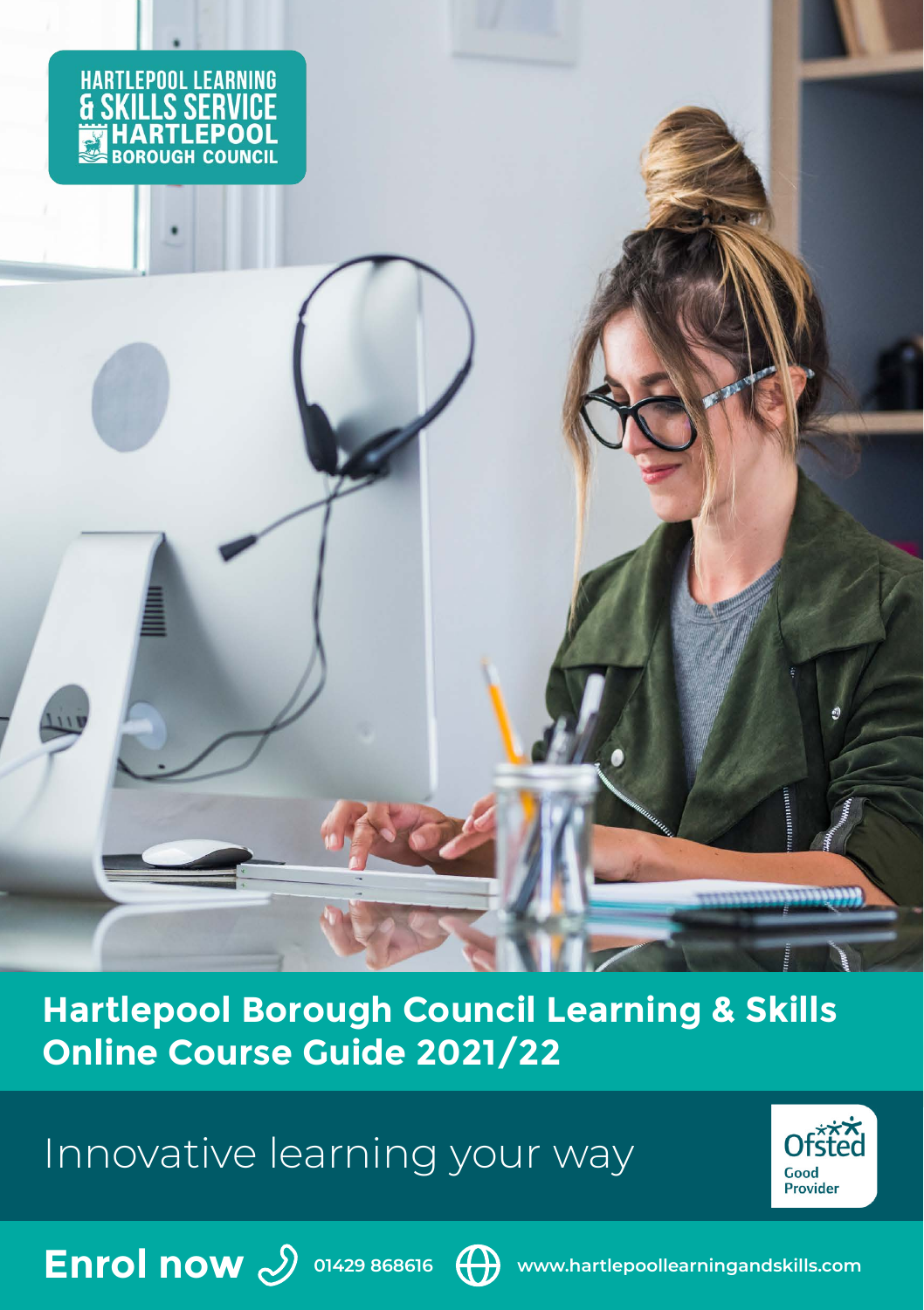Welcome to the Hartlepool Learning & Skills Service Online Course Guide which contains a wide range of non-accredited and accredited distance learning courses to support with personal development and aid career progression.

All courses are free to any learner who completes. All learners can complete in their own time to suit their individual needs and will be supported throughout by a dedicated tutor/ assessor. In addition, learners will have access to our online learning platform and will receive ongoing advice and guidance to achieve their learning and career goals.

If you wish to enrol for any of the courses listed in this guide please call 01429 868616 or go to https://learningandskillsportal.hartlepool.gov.uk/page/findcourse

## **Accredited Distance Learning Courses**

| <b>Business Administration &amp; Management</b>                |       |          |               |
|----------------------------------------------------------------|-------|----------|---------------|
| Course Title                                                   | Price | Duration | Awarding Body |
| <b>Principles of Business</b><br><b>Administration Level 2</b> | Free  | 16 weeks | <b>NCFE</b>   |
| <b>Principles of Customer</b><br>Service Level 2               | Free  | 16 weeks | <b>NCFE</b>   |
| Information, Advice &<br>Guidance Level 2                      | Free  | 16 weeks | <b>NCFE</b>   |
| Lean Organisation Management<br><b>Techniques Level 2</b>      | Free  | 16 weeks | <b>TQUK</b>   |
| Principles of Team<br>Leading Level 2                          | Free  | 16 weeks | <b>TQUK</b>   |
| Certificate in Event Planning<br>Level 2                       | Free  | 16 weeks | <b>TQUK</b>   |
| <b>Childcare &amp; Education</b>                               |       |          |               |
| Awareness of Bullying in Children<br>& Young People Level 2    | Free  | 16 weeks | <b>TOUK</b>   |
| Behaviour that Challenges in<br>Children Level 2               | Free  | 16 weeks | <b>TQUK</b>   |
| Children and Young People's<br>Mental Health Level 2           | Free  | 16 weeks | <b>NCFE</b>   |
| <b>Common Childhood Illnesses</b><br>Level 2                   | Free  | 16 weeks | <b>NCFE</b>   |
| Introduction to Caring for<br>Children & Young People Level 2  | Free  | 16 weeks | <b>NCFE</b>   |
| Certificate in Special Educational<br>Needs Level 2            | Free  | 16 weeks | <b>TQUK</b>   |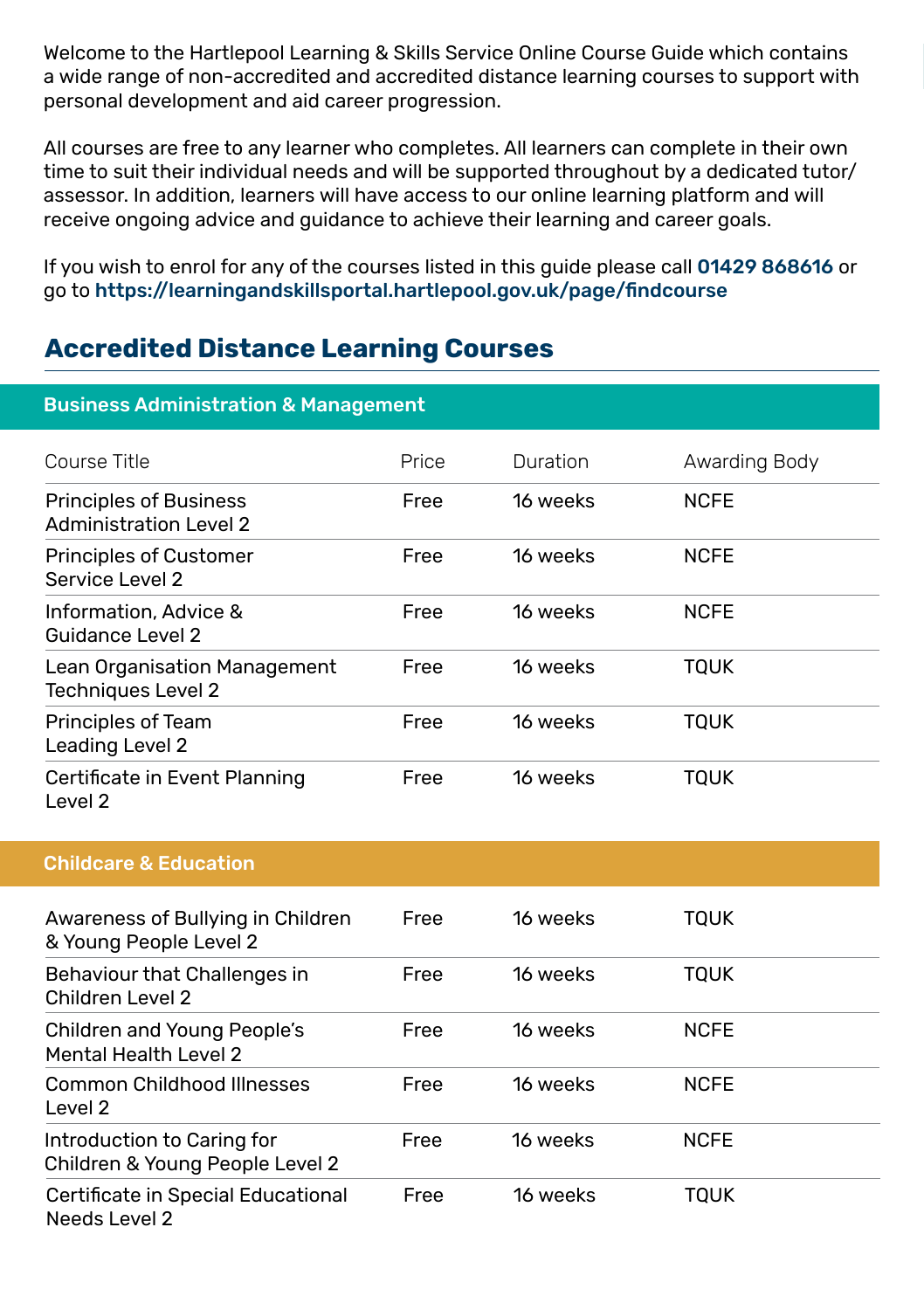| <b>Health &amp; Social Care</b>                                                     |       |          |               |
|-------------------------------------------------------------------------------------|-------|----------|---------------|
| Course Title                                                                        | Price | Duration | Awarding Body |
| <b>Common Health Conditions</b><br>Level 2                                          | Free  | 16 weeks | NCFE          |
| Dignity and Safeguarding in<br><b>Adult Social Care Level 2</b>                     | Free  | 16 weeks | NCFE          |
| <b>Falls Prevention Awareness</b><br>Level 2                                        | Free  | 16 weeks | NCFE          |
| Certificate in Counselling Skills Level 2                                           | Free  | 16 weeks | NCFE          |
| Principles of Working with Individuals<br>with Learning Disabilities Level 2        | Free  | 16 weeks | TQUK          |
| Principles of Care Planning<br>Level 2                                              | Free  | 16 weeks | NCFE          |
| Principles of Dementia Care<br>Level 2                                              | Free  | 16 weeks | NCFE          |
| Principles of End of Life Care<br>Level 2                                           | Free  | 16 weeks | <b>NCFE</b>   |
| Preparing to Work in Adult Social<br>Care Level 2                                   | Free  | 16 weeks | <b>NCFE</b>   |
| Specific Learning Difficulties<br>Level <sub>2</sub>                                | Free  | 16 weeks | NCFE          |
| Understanding Autism Level 2                                                        | Free  | 16 weeks | NCFE          |
| Understanding Behaviour that<br>Challenges Level 2                                  | Free  | 16 weeks | NCFE          |
| Understanding the Safe<br>Handling of Medication Level 2                            | Free  | 16 weeks | <b>NCFE</b>   |
| Certificate in Self Harm and Suicide<br><b>Awareness and Prevention Level 2</b>     | Free  | 16 weeks | <b>TQUK</b>   |
| Certificate in Living in a Fair and<br>Diverse Society Level 2                      | Free  | 16 weeks | TQUK          |
| Understanding Mental Health Problems<br>Level 2                                     | Free  | 16 weeks | NCFE          |
| Certificate in Allergy Awareness for those<br>Working in the Service Sector Level 2 | Free  | 16 weeks | <b>TQUK</b>   |
| Certificate in Allergy Awareness for<br>those Working with Children Level 2         | Free  | 16 weeks | <b>TQUK</b>   |
| Certificate in Allergy Awareness for those<br>Working in Adult Social Care Level 2  | Free  | 16 weeks | <b>TQUK</b>   |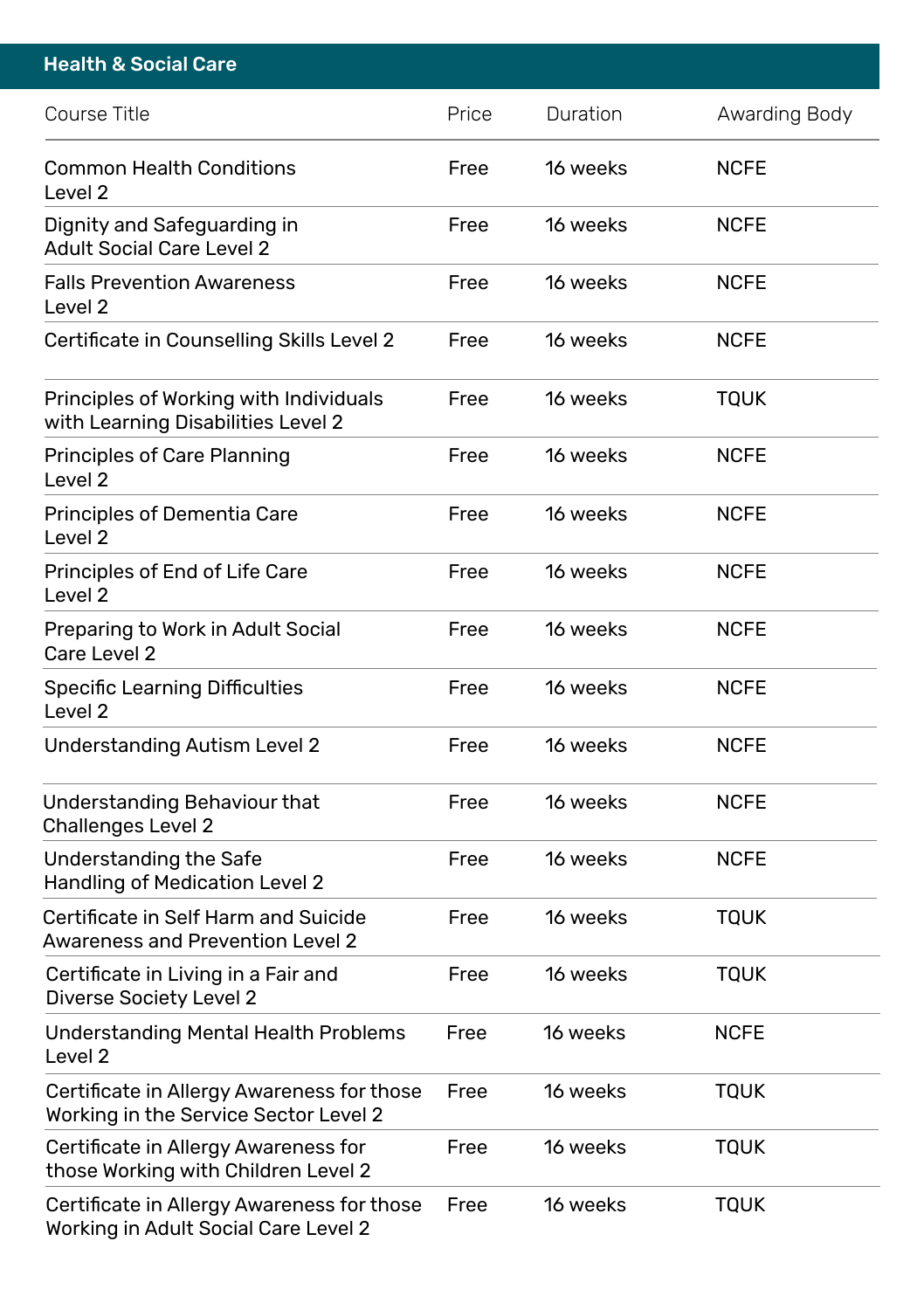| Course Title                                               | Price   | Duration                | Awarding Body |
|------------------------------------------------------------|---------|-------------------------|---------------|
| Understanding Autism Level 3                               | (*Free) | 20 weeks                | <b>NCFE</b>   |
| Understanding Dementia<br>Awarness Level 3                 | (*Free) | 20 weeks                | <b>NCFE</b>   |
| Certificate in Understanding<br>Mental Health Level 3      | (*Free) | 20 weeks                | <b>NCFE</b>   |
| <b>Personal Development</b>                                |         |                         |               |
| Course Title                                               | Price   | Duration                | Awarding Body |
| Digital Skills for Employment<br>Level 2                   | Free    | 16 weeks                | <b>TQUK</b>   |
| <b>Equality and Diversity Level 2</b>                      | Free    | 16 weeks                | <b>NCFE</b>   |
| <b>IT User Skills Level 2</b>                              | Free    | 16 weeks                | <b>TQUK</b>   |
| Safeguarding, Prevent & British<br>Values Level 2          | Free    | 16 weeks                | <b>TQUK</b>   |
| Award in Prevention and Control<br>of Infection Level 2    | Free    | 16 weeks                | <b>TQUK</b>   |
| <b>Retail &amp; Hospitality</b>                            |         |                         |               |
| <b>Cleaning Knowledge and Skills</b><br>Level 2            | Free    | 16 weeks                | <b>TQUK</b>   |
| <b>Understanding Retail</b><br><b>Operations Level 2</b>   | Free    | 16 weeks                | <b>NCFE</b>   |
| Certificate in Principles of<br><b>Warehousing Level 2</b> | Free    | 16 weeks                | <b>TQUK</b>   |
| <b>Wellbeing</b>                                           |         |                         |               |
| Understanding Nutrition and<br><b>Health Level 2</b>       | Free    | 16 weeks                | <b>NCFE</b>   |
| Personal Exercise, Health and<br><b>Nutrition Level 2</b>  | Free    | 16 weeks                | <b>TQUK</b>   |
| <b>Functional Skills</b>                                   |         |                         |               |
| Functional Skills in English<br>(Entry 3 to Level 2)       | Free    | 60 hours<br>(per level) |               |
| <b>Functional Skills in Maths</b><br>(Entry 3 to Level 2)  | Free    | 60 hours<br>(per level) |               |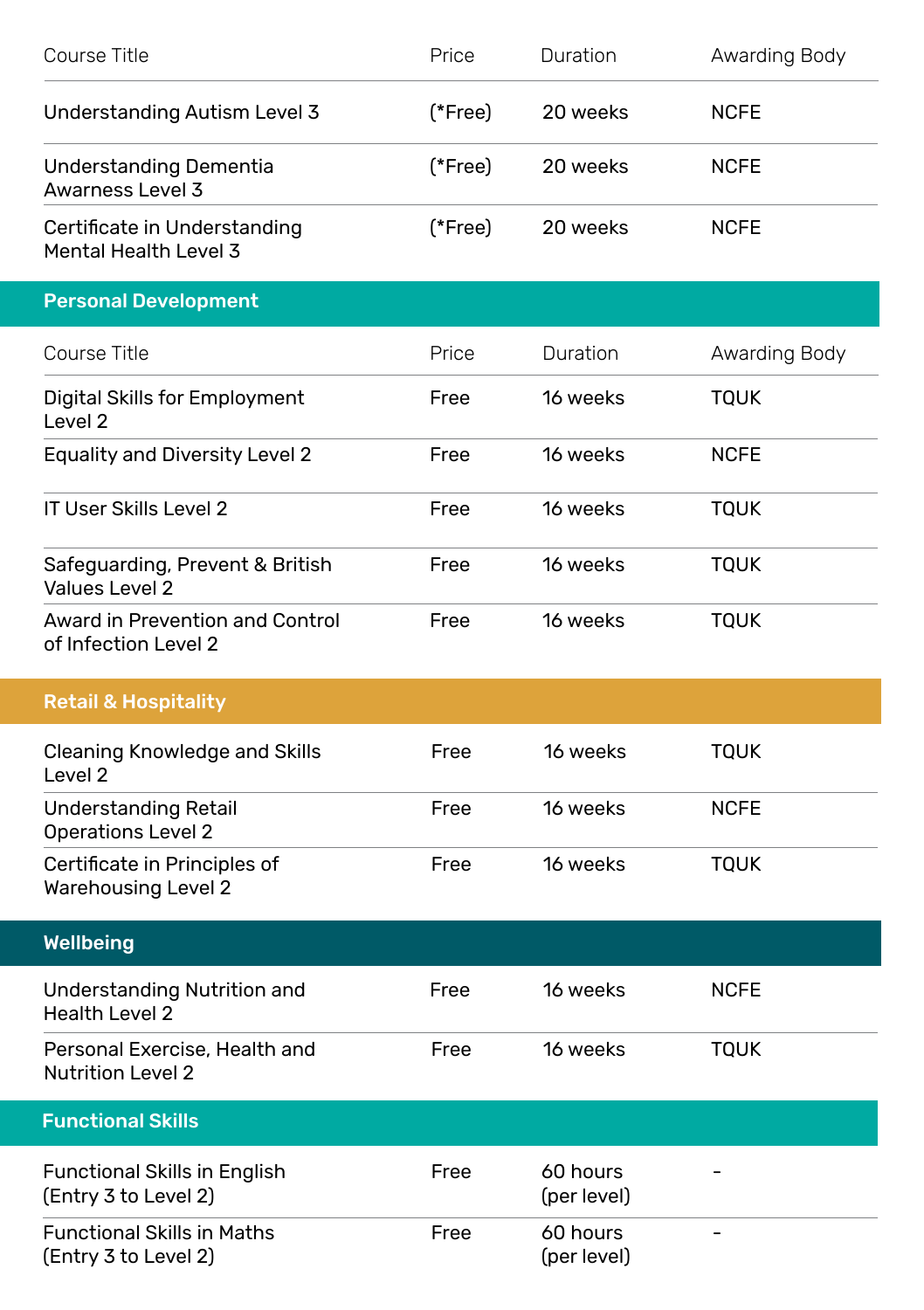## **Non-Accredited Distance Learning Courses**

| <b>Short CPD Courses</b>                                  |       |          |                |
|-----------------------------------------------------------|-------|----------|----------------|
| Course Title                                              | Price | Duration | Awarding Body  |
| <b>GDPR</b>                                               | Free  | 4 hours  |                |
| <b>Alcohol Awareness</b>                                  | Free  | 4 hours  |                |
| Dementia Awareness                                        | Free  | 4 hours  |                |
| Safeguarding Adults and<br>Children                       | Free  | 4 hours  |                |
| <b>Sexual Health Awareness</b>                            | Free  | 4 hours  |                |
| <b>Awareness of Substance</b><br>Misuse                   | Free  | 4 hours  |                |
| <b>Understanding Anxiety</b>                              | Free  | 4 hours  |                |
| <b>Understanding Depression</b>                           | Free  | 4 hours  |                |
| <b>Understanding Eating Disorders</b>                     | Free  | 4 hours  |                |
| <b>Understanding Stress</b>                               | Free  | 4 hours  |                |
| <b>Mental Health Awareness</b>                            | Free  | 8 hours  |                |
| <b>Mental Capacity Act</b>                                | Free  | 4 hours  |                |
| Understanding the Safe<br><b>Handling of Medication</b>   | Free  | 4 hours  |                |
| <b>Food Safety Awareness</b>                              | Free  | 4 hours  |                |
| Preparing to Deliver Excellent<br><b>Customer Service</b> | Free  | 8 hours  |                |
| <b>COSHH Risk Assessment</b>                              | Free  | 4 hours  | $\overline{a}$ |
| <b>Fire Safety Principles</b>                             | Free  | 4 hours  |                |
| Health and Safety in the Workplace                        | Free  | 4 hours  |                |
| Manual Handling Safety at Work                            | Free  | 4 hours  |                |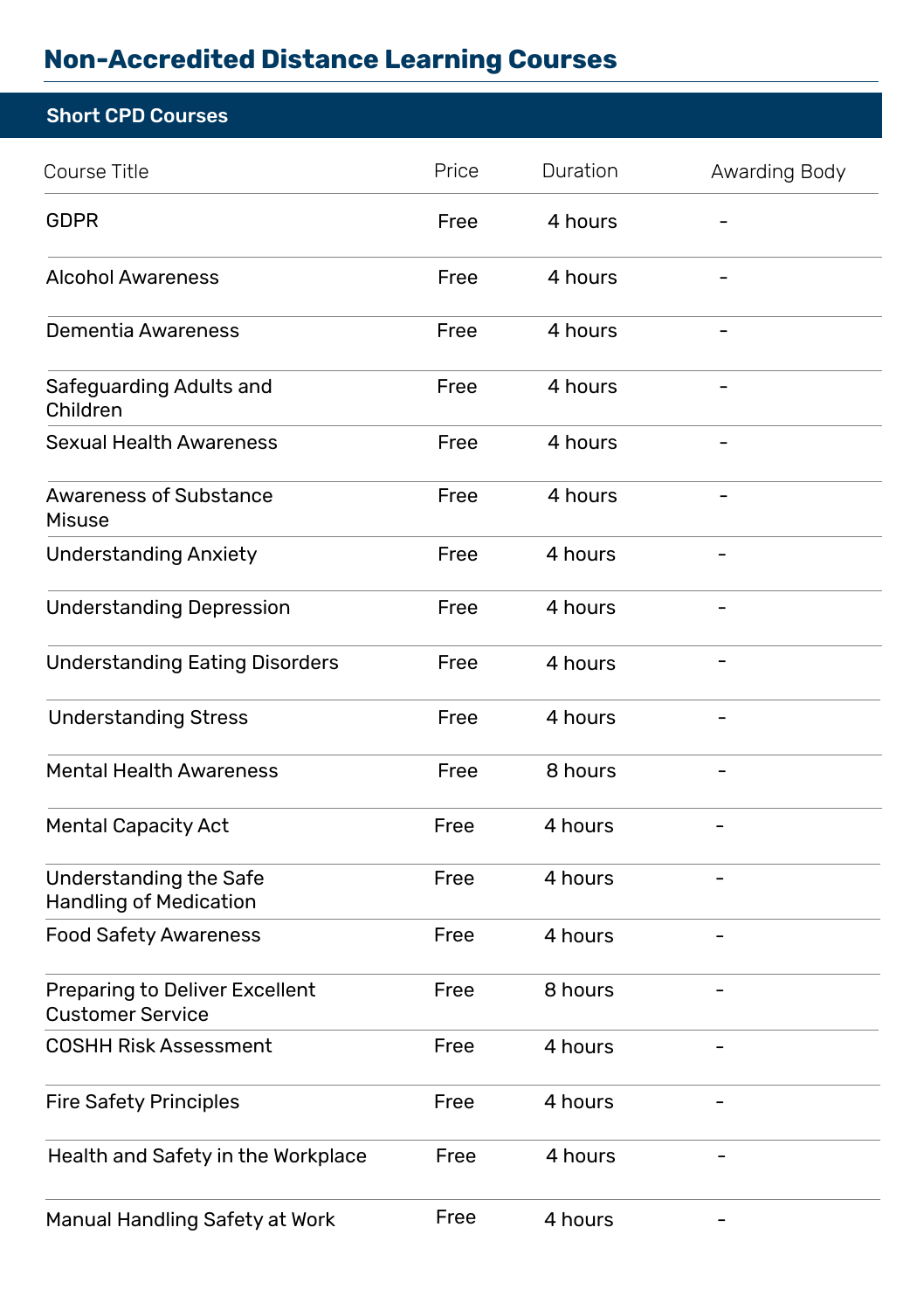| Course Title                  | Price | Duration | Awarding Body |
|-------------------------------|-------|----------|---------------|
| <b>DSE Risk Assessment</b>    | Free  | 4 hours  |               |
| Principles of Internet Safety | Free  | 4 hours  |               |
| Understanding Leadership      | Free  | 4 hours  |               |
| Performance Management        | Free  | 4 hours  |               |
| Organising & Delegating       | Free  | 4 hours  |               |
| Leading & Motivating a Team   | Free  | 4 hours  | -             |
| <b>Conflict Management</b>    | Free  | 4 hours  |               |
| Discipline in the Workplace   | Free  | 8 hours  |               |
| Induction of New Staff        | Free  | 4 hours  |               |
| Planning & Allocating Work    | Free  | 4 hours  |               |
| <b>Stress Management</b>      | Free  | 4 hours  |               |

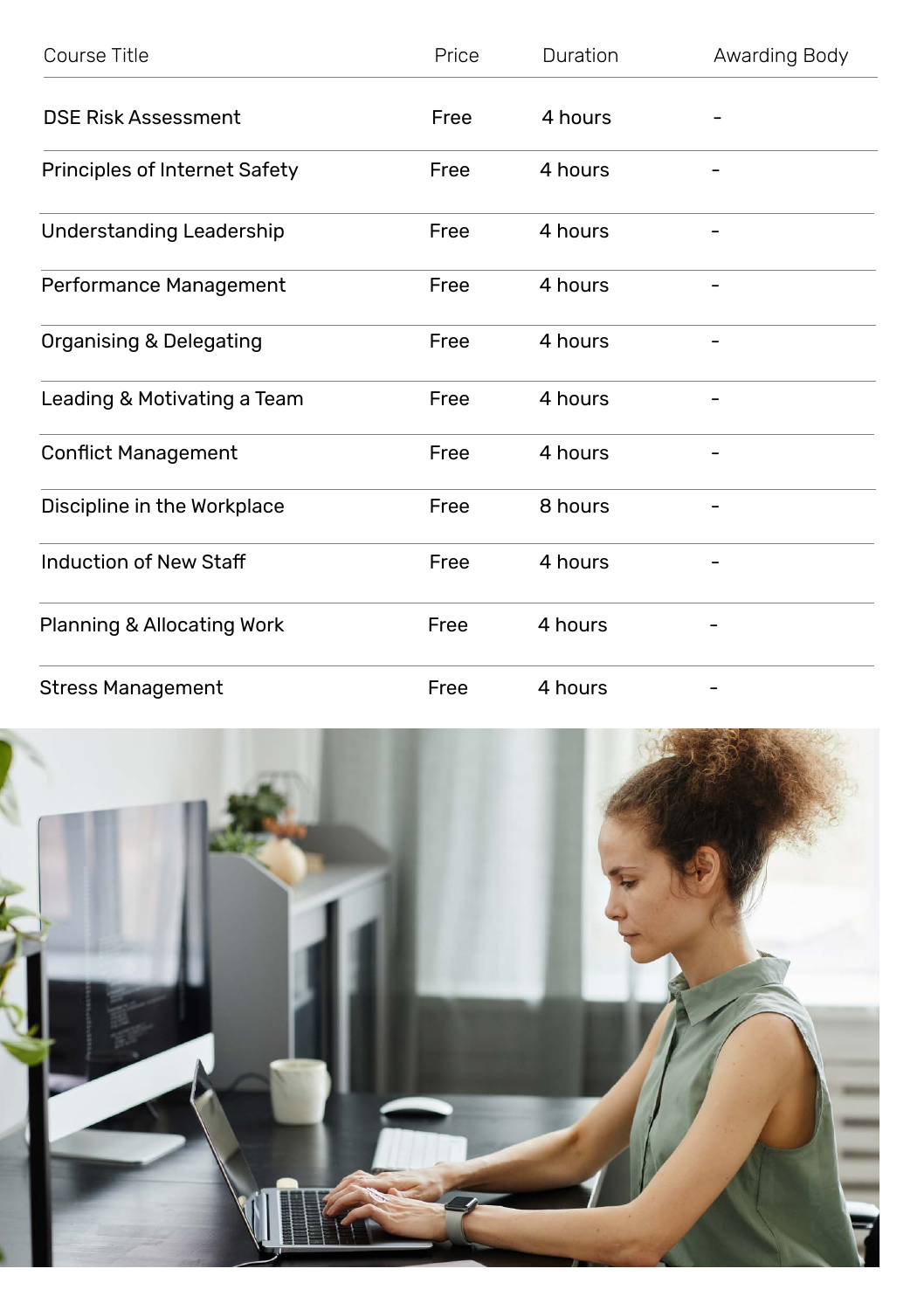| Course Title                                                | Price | Duration | Awarding Body            |
|-------------------------------------------------------------|-------|----------|--------------------------|
| Solving Problems Making<br>Decisions                        | Free  | 8 hours  |                          |
| <b>Induction Essentials</b>                                 | Free  | 4 hours  |                          |
| Personal Money Management                                   | Free  | 4 hours  |                          |
| <b>Rights and Responsibilities</b>                          | Free  | 4 hours  |                          |
| Understanding Equality and Diversity                        | Free  | 4 hours  | $\overline{\phantom{0}}$ |
| First Aid Programme - Zones 1 - 4                           | Free  | 16 hours |                          |
| <b>Explore the Principles of</b><br><b>Healthy Eating</b>   | Free  | 4 hours  |                          |
| Principles of Weight Management                             | Free  | 4 hours  |                          |
| Understand the Principles of<br><b>Exercise and Fitness</b> | Free  | 4 hours  |                          |
| Prevention and Control of Infection                         | Free  | 4 hours  |                          |
| Principles in Safeguarding                                  | Free  | 4 hours  |                          |
| The Importance of British Values                            | Free  | 4 hours  |                          |
| <b>Prevent Duty</b>                                         | Free  | 8 hours  |                          |
| The Importance of Online<br>Safety                          | Free  | 4 hours  |                          |
| <b>Awareness of Female Genital</b><br>Mutilation (FGM)      | Free  | 4 hours  |                          |
| Lesbian, Gay, Bisexual and<br>Transgender (LGBT+)           | Free  | 4 hours  |                          |
| <b>Awareness of Domestic Violence</b>                       | Free  | 4 hours  |                          |
| Awareness of Gangs and Drug<br>Channels                     | Free  | 4 hours  |                          |
| Environmental Impact                                        | Free  | 8 hours  |                          |
| <b>Forced Marriage</b>                                      | Free  | 4 hours  | -                        |